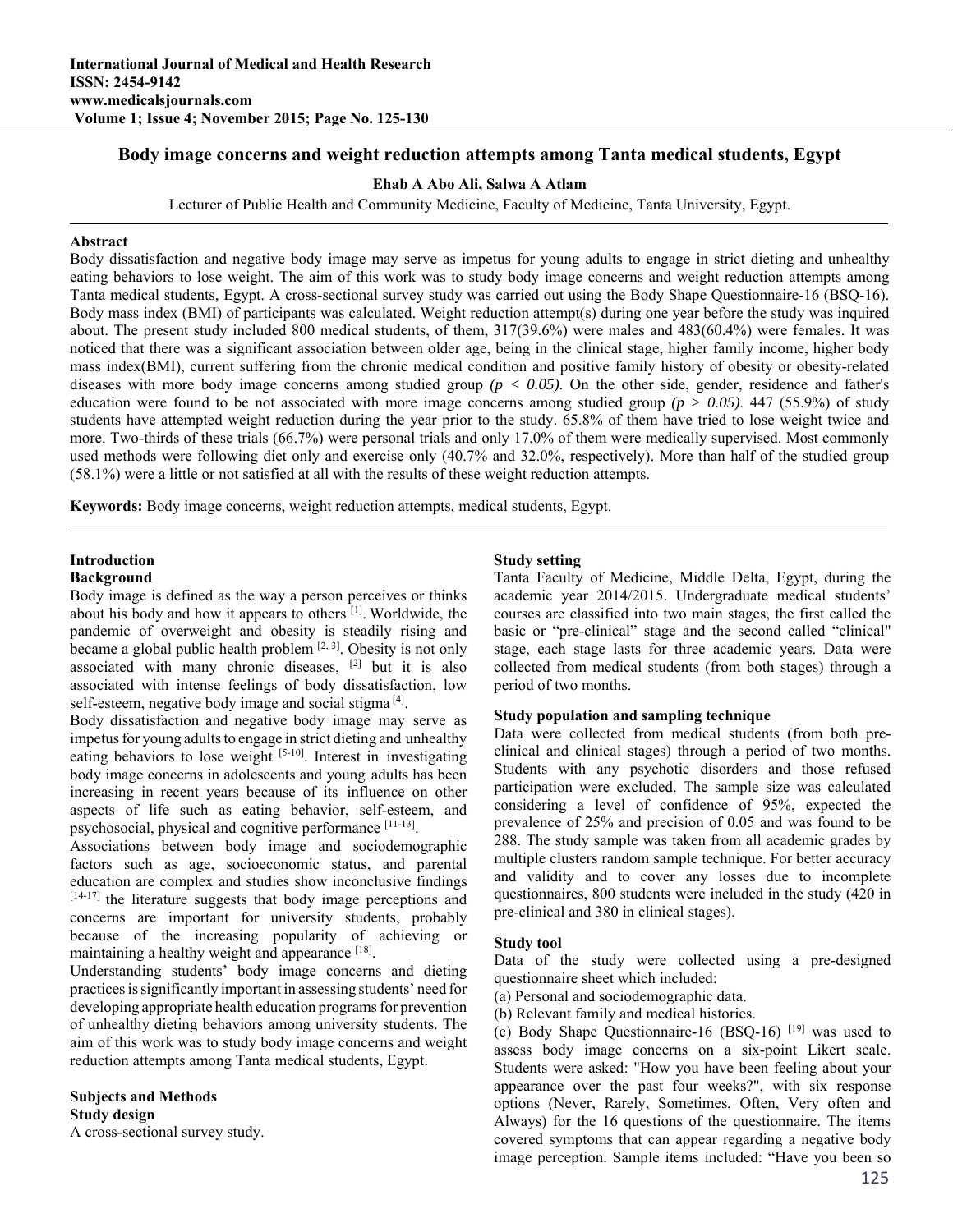worried about your shape that you have been feeling you ought to diet?"; "Have you noticed the shape of others and felt that your own shape compared unfavorable?". Cronbach's alpha for the scale was 0.90. The response to every question was rated from 1 to 6. The total score of the questionnaire ranged from 16-96. Scores of less than 38, 38-51, 52-66 and over 66 were considered, mild, moderate and marked concerns with body shape, respectively.

(d) Body weight (kg) and height (cm) were measured using a standard scale and body mass index was calculated with the formula (BMI= body weight (kg) / height (m)  $^{[2]}$ .

(e) Inquiry about weight reduction attempt(s) during one year before the study as; "Did you attempt to change your body weight during the last year?", "How many attempts did you  $do$ ?", "The nature of this attempt(s)", "What was the method(s) used to reduce your body weight?" and "How much are you satisfied with the results of this attempt(s)?"

## **Ethical considerations**

Approval from the official authorities of Tanta Faculty of Medicine was obtained prior to starting the study. The purpose of the study was explained to all participants and informed consents were obtained and confidentiality was ensured.

## **Data analysis**

Collected data were analyzed using Statistical Package for Social Sciences (SPSS) software version 20.0 (IBM SPSS Statistics for Mac, Released 2011; IBM Corp., Armonk, New York, USA; SPSS Inc., Chicago, Illinois, USA). Appropriate tests of significance were used whenever needed. The level of significance was considered at  $p<0.05$ .

### **Results**

The present study included 800 medical students 317(39.6%) were males and 483(60.4%) were females. The majority of them (94.7%) aged between 18-24 years. 52.5% of them were in the pre-clinical stage and 47.5% were in the clinical stage. Nearly two-thirds of them (62.2%) were residing in urban areas and the remaining (37.8%) were residing in rural areas. The majority of students (96.8%) stated that their fathers' education was university and higher or high school education. 97.3% of study group stated that their family income was at least enough. 10.5% of students were suffering from chronic medical conditions. Nearly one-quarter of the students (23.2%) were with a family history of obesity or obesity-related diseases. Over one-half (51.2%) of the study group were overweight and obese. (Table 1)

It was noticed that there was a significant association between older age, being in the clinical stage and higher family income with more body image concerns among studied group *(p < 0.05)*. On the other hand, gender, residence and father's education were found to be not associated with more image concerns among studied group ( $p > 0.05$ ).(Table 2)

It was noticed that there was a significant association between higher body mass index (BMI), current suffering from the chronic medical condition and positive family history of obesity or obesity-related diseases with more body image concerns among studied group *(p < 0.05)*. (Table 3)

The present study revealed that out of the studied medical students, 447 (55.9%) have attempted weight reduction during the year prior to the study. 65.8% of them have tried to loss of twice and more. Two-thirds of these trials (66.7%) were personal trials and only 17.0% of them were medically supervised. Most commonly used methods were following diet only and exercise only (40.7% and 32.0%, respectively). More than the half of the studied group (58.1%) were a little or not satisfied at all with the results of these weight reduction attempts. (Table 4)

## **Discussion**

Body image perceptions and concerns are vital for college students, most likely because of the rising reputation of achieving or maintaining a healthy weight and look [18]. In this study 54% of the participant reported no concern about the body image this was in agreement with other study done by Walid El Ansari 2014, where he found that 51% of the participant had no body image concern [20]. Also in another study done by Najat Yahia 2011, where the majority of the studied students were not worried about their body shape [21]. It was noticed that there was a significant association between age and body image concern. Age differences found in the current study support the findings of several previous reports of Paxton *et al*., 1996; Rolls *et al*., 1997, Abraham and O'Dea, 2001.; which showed that body dissatisfaction, weight concerns, may begin in pre-adolescence and increase after puberty, particularly among females [22-24].

In the current study, there was a significant association between family income and body image concern among studied students. This was in agreement with other study done by O'Dea *et al* 2001 which found that the group with the highest body concern overall were from middle to high socioeconomic status families [24].

In the present study, there was no significant association between gender and body image concern. In other studies, both males and females also experience high body image concern [25,] 26]. However, females generally have higher body concerns than males [27, 28]. Males and females are unhappy with different aspects of their bodies. Females want to lose weight whereas males tend to increase muscle mass [29]. When examining the dissimilar possible causes of body image between males and females, usual male uniqueness such as being forceful and perceived force from others to have a superior body are the key causative factors to male body concern. In contrast believing, it is important to meet common principles of the ideal body which is the key contributing factor to female body concern  $[30, 31]$ . In the current study, there was a significant association between higher body mass index (BMI) and body image concerns among studied group. This was in agreement with another study, which concluded that individuals who are overweight are more likely to have lower body satisfaction than individuals who are of normal weight. Almost all studies that explored the relationship between body image and body weight found that increased weight was associated with lower body satisfaction. Body weight was found to be the strongest predictor of negative body image regardless of gender or ethnicity <sup>[24, 32, 33]</sup> Another research suggested that overweight people are more prone to low body satisfaction compared to people of normal weight. Individuals who are obese are particularly likely to have low body satisfaction [33]. When studying the relationship between body weight and body image concern none of the researchers was able to provide evidence that increased body weight causes lower body satisfaction, or lower body satisfaction causes increased body weight. It is possible that for some individuals an increase in body weight is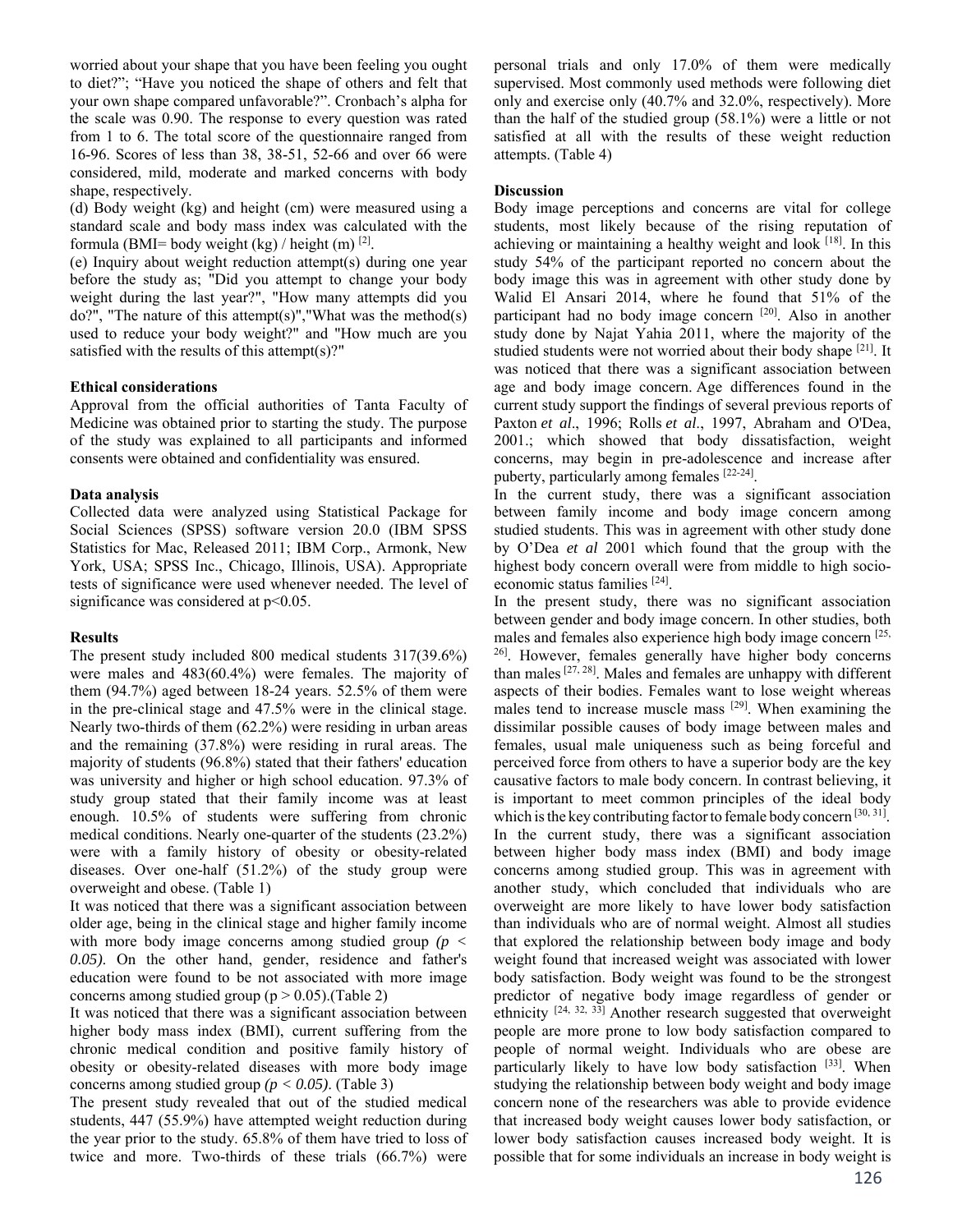associated with social pressure to lose weight which leads to a reduction in body satisfaction and an increase in body image concern [32-34]. For other individuals, low body satisfaction may lead to ineffective or unhealthy dieting behaviors that result in weight gain [33]. Additionally, Goswami *et al*. (2012), noted that students with BMI <18.5 kg/m<sup>2</sup> had significantly higher prevalence of body image satisfaction while overweight students had a significantly higher prevalence of dissatisfaction [35].

The present study revealed a significant association between positive family history of obesity or its related diseases with body image concern among the participants. This positive history may be due to genetic predisposition or due to environmental factors. Another study using twins to explore the link between genes and body image found that females have a stronger genetic link to body image than males. However, when asked to identify an ideal body shape, participants were more influenced by environmental factors (such as the media or pressure from other people) than genes. This implies that body perception is perhaps more linked to genetic factors than overall body image concern [36].

The present study revealed also that there was a significant association between body image concern and suffering from chronic medical conditions. Another study found that 6.7 % of patients on the adolescent inpatient unit at Bradley Hospital met criteria for body image concern, but that a much higher percentage (22.1%) exhibited distressing and impairing concerns with their weight and shape [37].

In the present study, 55.9% of the participants had attempted weight reduction during the year before the study and only 17% of them were medically supervised. Another study also reported an emerging trend of unhealthy dieting practices among college students <sup>[38]</sup>. The emerging trend of dieting was also observed among Irish adolescent females <sup>[39]</sup>. In the current study, 40.7% and 32% of the participants were following diet only and exercise only respectively. This coincided with a study in Qatar, 2006 which found that 47.1% of the participants in weight reduction trials were on diet only [40]. Whereas the study by Malinauskas *et al*. reported that 80% of their participant students used physical exercise as a main weight control strategy [38]. This difference may be due to culture difference where in Egypt and other Arab countries sedentary lifestyle is a common trend among the majority of people including college students.

Regarding attempts of weight reduction among participants of this study, 58.1% of them were a little or not satisfied at all with the results of weight reduction attempts. This coincides with other studies where inappropriate weight concerns and dieting could compromise the quality of food intake. Body image concerns among college students dispose them to food restrictive behaviors and eating disorders  $[41-43]$ , to the extent that body shape concerns were considered a causal risk factor for eating disorders in college female [44].

| Sociodemographic characteristics                       |     | Study group $(n=800)$ |  |  |
|--------------------------------------------------------|-----|-----------------------|--|--|
|                                                        | No. | $\frac{0}{0}$         |  |  |
| Age:                                                   |     |                       |  |  |
| $18-$                                                  | 189 | 23.6                  |  |  |
| $20 -$                                                 | 271 | 33.9                  |  |  |
| $22 -$                                                 | 297 | 37.2                  |  |  |
| $\geq$ 24                                              | 43  | 5.3                   |  |  |
| Gender:                                                |     |                       |  |  |
| Male                                                   | 317 | 39.6                  |  |  |
| Female                                                 | 483 | 60.4                  |  |  |
| Academic stage:                                        |     |                       |  |  |
| Pre-Clinical                                           | 420 | 52.5                  |  |  |
| Clinical                                               | 380 | 47.5                  |  |  |
| <b>Residence:</b>                                      |     |                       |  |  |
| Urban                                                  | 498 | 62.2                  |  |  |
| Rural                                                  | 302 | 37.8                  |  |  |
| Father's education:                                    |     |                       |  |  |
| University and higher                                  | 626 | 78.3                  |  |  |
| High school                                            | 148 | 18.5                  |  |  |
| Read and write/Illiterate                              | 26  | 3.2                   |  |  |
| <b>Family income:</b>                                  |     |                       |  |  |
| Enough and saving                                      | 583 | 72.9                  |  |  |
| Enough but not saving                                  | 195 | 24.4                  |  |  |
| Not enough                                             | 22  | 2.7                   |  |  |
| <b>Chronic medical condition:</b>                      |     |                       |  |  |
| Yes                                                    | 84  | 10.5                  |  |  |
| N <sub>0</sub>                                         | 716 | 89.5                  |  |  |
| Family history of obesity or obesity related diseases: |     |                       |  |  |
| <b>YES</b>                                             | 186 | 23.2                  |  |  |
| N <sub>O</sub>                                         | 614 | 76.8                  |  |  |
| Body mass index (BMI):                                 |     |                       |  |  |
| < 25                                                   | 390 | 48.8                  |  |  |
| 25-29.9                                                | 304 | 38.0                  |  |  |
| 30-34.9                                                | 73  | 9.1                   |  |  |
| $\geq$ 35                                              | 33  | 4.1                   |  |  |

**Table 1:** Sociodemographic characteristics of the studied students.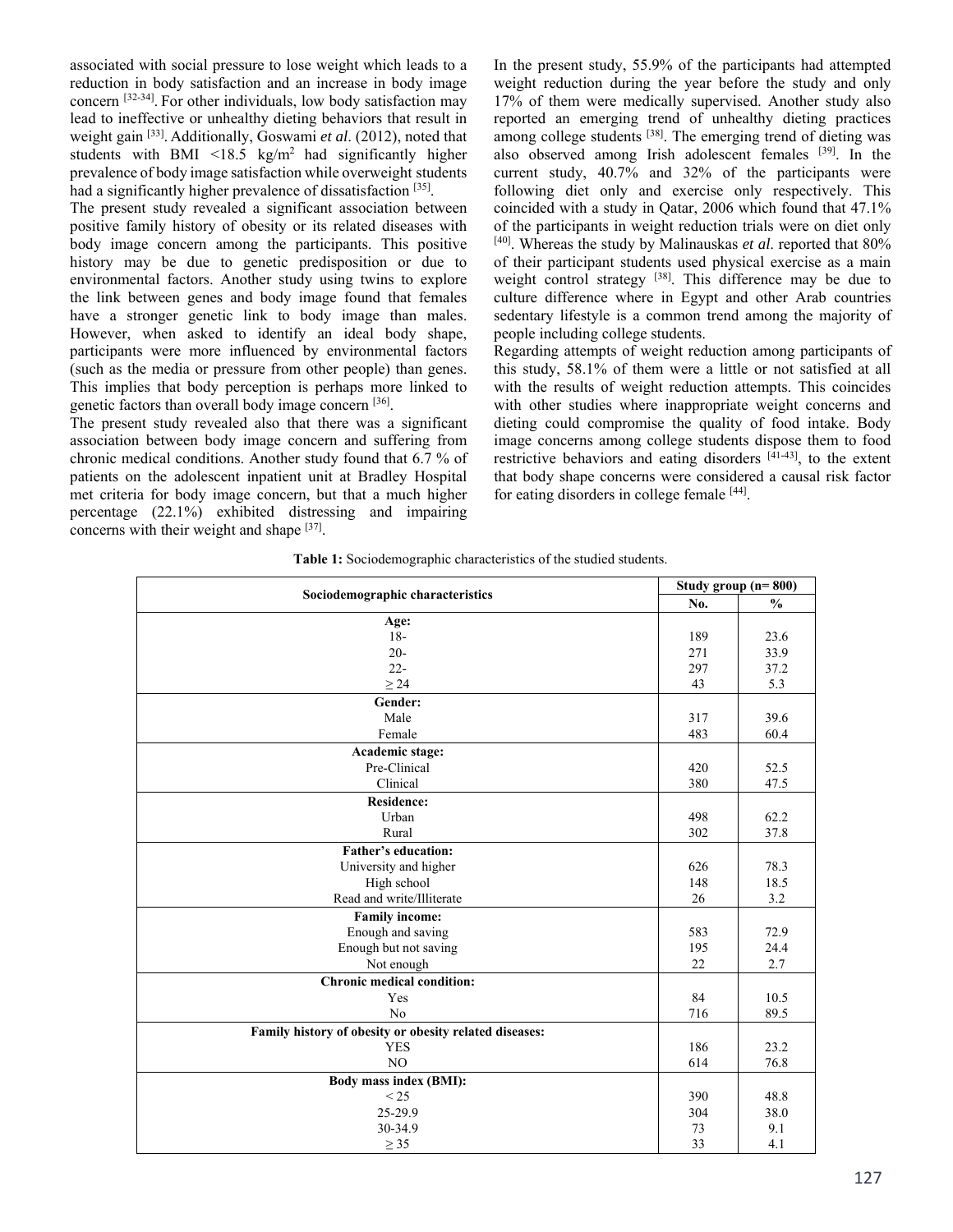| Table 2: Distribution of the body image concerns among study group according to sociodemographic characteristics |  |  |  |
|------------------------------------------------------------------------------------------------------------------|--|--|--|
|                                                                                                                  |  |  |  |

|                                  | Body image concerns among study group (n=800) |               |                 |               |                  |               |                |               |          |
|----------------------------------|-----------------------------------------------|---------------|-----------------|---------------|------------------|---------------|----------------|---------------|----------|
|                                  | No concern                                    |               | Mild concern    |               | Moderate concern |               | Marked concern |               | $\chi^2$ |
| Sociodemographic characteristics | $(n=432)$ 54.0%                               |               | $(n=217)$ 27.1% |               | $(n=101)$ 12.6%  |               | $(n=50)$ 6.3%  |               | p value  |
|                                  | No.                                           | $\frac{0}{0}$ | No.             | $\frac{0}{0}$ | No.              | $\frac{0}{0}$ | No.            | $\frac{0}{0}$ |          |
| Age:                             |                                               |               |                 |               |                  |               |                |               |          |
| $18-$                            | 118                                           | 27.3          | 42              | 19.3          | 22               | 21.8          | 7              | 14.0          | 18.209   |
| $20 -$                           | 149                                           | 34.5          | 70              | 32.3          | 36               | 35.6          | 16             | 32.0          | $0.033*$ |
| $22 -$                           | 147                                           | 34.0          | 91              | 41.9          | 39               | 38.6          | 20             | 40.0          |          |
| $\geq$ 24                        | 18                                            | 4.2           | 14              | 6.5           | 4                | 4.0           | 7              | 14.0          |          |
| Gender:                          |                                               |               |                 |               |                  |               |                |               |          |
| Male                             | 160                                           | 37.0          | 86              | 39.6          | 48               | 47.5          | 23             | 46.0          | 4.693    |
| Female                           | 272                                           | 63.0          | 131             | 60.4          | 53               | 52.5          | 27             | 54.0          | 0.196    |
| Academic stage:                  |                                               |               |                 |               |                  |               |                |               |          |
| Pre-Clinical                     | 246                                           | 56.9          | 97              | 44.7          | 56               | 55.4          | 21             | 42.0          | 11.277   |
| Clinical                         | 186                                           | 43.1          | 120             | 55.3          | 45               | 44.6          | 29             | 58.0          | $0.010*$ |
| <b>Residence:</b>                |                                               |               |                 |               |                  |               |                |               |          |
| Urban                            | 272                                           | 63.0          | 138             | 63.6          | 54               | 53.5          | 34             | 62.2          | 4.281    |
| Rural                            | 160                                           | 37.0          | 79              | 36.4          | 47               | 46.5          | 16             | 37.8          | 0.233    |
| <b>Father's education:</b>       |                                               |               |                 |               |                  |               |                |               |          |
| University and higher            | 347                                           | 80.3          | 162             | 74.7          | 76               | 75.3          | 41             | 82.0          | 11.146   |
| High school                      | 75                                            | 17.4          | 48              | 22.1          | 17               | 16.8          | 8              | 16.0          | 0.084    |
| Read and write/ Illiterate       | 10                                            | 2.3           | 7               | 3.2           | 8                | 7.9           |                | 2.0           |          |
| <b>Family income:</b>            |                                               |               |                 |               |                  |               |                |               |          |
| Enough and saving                | 324                                           | 75.0          | 156             | 71.9          | 65               | 64.4          | 38             | 76.0          | 13.516   |
| Enough but not saving            | 101                                           | 23.4          | 55              | 25.3          | 31               | 30.6          | 8              | 16.0          | $0.036*$ |
| Not enough                       | 7                                             | 1.6           | 6               | 2.8           | 5                | 5.0           | 4              | 8.0           |          |

( \*) Significant statistical difference

**Table 3:** Relationship between body image concerns of study group with anthropometric and health characteristics.

|                                              | Body image concerns among study group $(n=800)$ |               |     |               |     |                  |     |               |                     |
|----------------------------------------------|-------------------------------------------------|---------------|-----|---------------|-----|------------------|-----|---------------|---------------------|
|                                              |                                                 | No concern    |     | Mild concern  |     | Moderate         |     | Marked        |                     |
| Anthropometric and health characteristics    |                                                 | $(n=432)$     |     | $(n=217)$     |     | concern          |     | concern       | $\chi^2$<br>p value |
|                                              |                                                 | 54.0%         |     | 27.1%         |     | $(n=101) 12.6\%$ |     | $(n=50)$ 6.3% |                     |
|                                              | No.                                             | $\frac{0}{0}$ | No. | $\frac{0}{0}$ | No. | $\frac{0}{0}$    | No. | $\frac{0}{0}$ |                     |
| Body mass index (BMI):                       |                                                 |               |     |               |     |                  |     |               |                     |
| $\leq$ 25                                    | 280                                             | 64.8          | 78  | 35.9          | 27  | 26.7             | 5   | 10.0          | 288.641             |
| 25-29.9                                      | 131                                             | 30.3          | 117 | 53.9          | 47  | 46.5             | 9   | 18.0          | $0.000*$            |
| 30-34.9                                      | 18                                              | 4.2           | 19  | 8.8           | 18  | 17.8             | 18  | 36.0          |                     |
| >35                                          | 3                                               | 0.7           | 3   | 1.4           | 9   | 9.0              | 18  | 36.0          |                     |
| <b>Chronic medical condition:</b>            |                                                 |               |     |               |     |                  |     |               |                     |
| Yes                                          | 38                                              | 8.8           | 18  | 8.3           | 12  | 11.9             | 16  | 32.0          | 27.256              |
| No                                           | 394                                             | 91.2          | 199 | 91.7          | 89  | 88.1             | 34  | 68.0          | $0.000*$            |
| Family history of obesity or obesity related |                                                 |               |     |               |     |                  |     |               |                     |
| diseases:                                    | 64                                              | 14.8          | 55  | 25.3          | 35  | 34.7             | 32  | 64.0          | 71.649              |
| Yes                                          | 368                                             | 85.2          | 162 | 74.7          | 66  | 65.3             | 18  | 36.0          | $0.000*$            |
| No                                           |                                                 |               |     |               |     |                  |     |               |                     |

**Table 4:** Characters of weight reduction attempt(s) (through one year before) among study group.

|                                                  | Students with positive history of weight reduction attempt(s) $(n=447)$ |               |  |  |  |  |
|--------------------------------------------------|-------------------------------------------------------------------------|---------------|--|--|--|--|
| Characters of Weight reduction attempt(s)        | No.                                                                     | $\frac{0}{0}$ |  |  |  |  |
| Number of attempts:                              |                                                                         |               |  |  |  |  |
| Once                                             | 153                                                                     | 34.2          |  |  |  |  |
| Twice                                            | 127                                                                     | 28.4          |  |  |  |  |
| Three times and more                             | 167                                                                     | 37.4          |  |  |  |  |
| Nature of attempt(s):                            |                                                                         |               |  |  |  |  |
| Medically supervised                             | 76                                                                      | 17.0          |  |  |  |  |
| Personal trial                                   | 298                                                                     | 66.7          |  |  |  |  |
| Internet derived                                 | 39                                                                      | 8.7           |  |  |  |  |
| Advice of non-professionals                      | 14                                                                      | 3.1           |  |  |  |  |
| Others                                           | 20                                                                      | 4.5           |  |  |  |  |
| Method(s) used:                                  |                                                                         |               |  |  |  |  |
| Following diet only                              | 182                                                                     | 40.7          |  |  |  |  |
| Exercise only                                    | 143                                                                     | 32.0          |  |  |  |  |
| Drugs only                                       | 25                                                                      | 5.6           |  |  |  |  |
| Herbal methods only                              | 14                                                                      | 3.1           |  |  |  |  |
| Combinations of the above                        | 77                                                                      | 17.2          |  |  |  |  |
| Others                                           | 6                                                                       | 1.4           |  |  |  |  |
| Satisfaction with the results of these attempts: |                                                                         |               |  |  |  |  |
| Very much                                        | 82                                                                      | 18.4          |  |  |  |  |
| A lot                                            | 105                                                                     | 23.5          |  |  |  |  |
| A little                                         | 201                                                                     | 45.1          |  |  |  |  |
| Not at all                                       | 58                                                                      | 13.0          |  |  |  |  |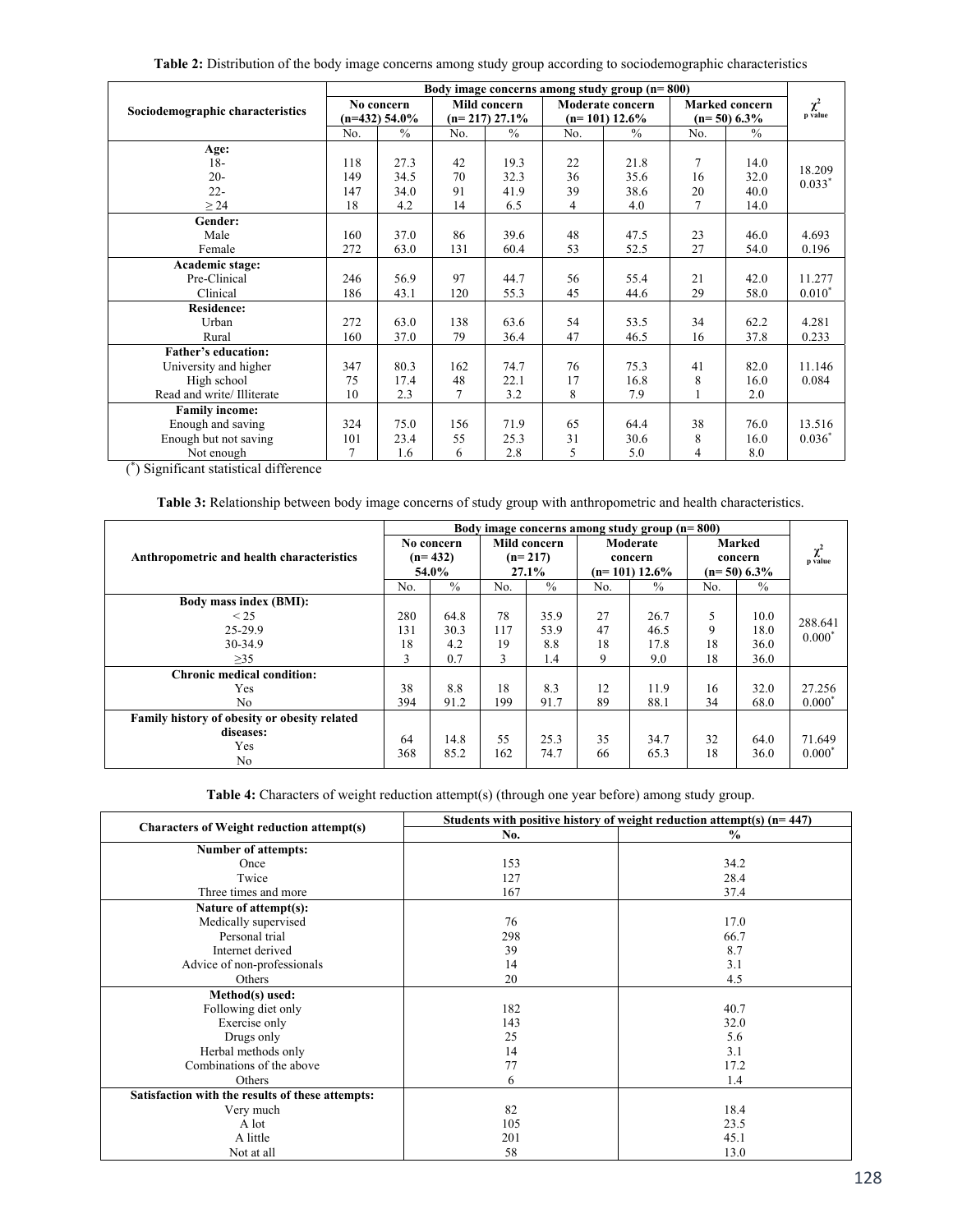## **Recommendations**

From the results of the present study, we may recommend the following:

- More attention should be paid for teaching nutrition and healthy weight status to medical students.
- Medical students should learn how to manage weight reduction properly on scientific bases.

## **References**

- 1. Khor GL, Zalilah MS, Phan YY, Ang M, Maznah B, Norimah AK. Perceptions of body image among Malaysian male and female adolescents. Singapore Med J. 2009; 50(3):303-11.
- 2. World Health Organization. Obesity: Preventing and Managingthe Global Epidemic. Report of a WHO Consultation on Obesity, June 3-5; WHO/NUT/NCD/98.1. Geneva: World Health Organization; 1997. [cited 2010/6/29]; Available from: http://www.who.int/nutrition/publications/obesity\_executi ve\_summary.pdf
- 3. James PT, Leach R, Kalamara E, Shayeghi M. The worldwide obesity epidemic. Obes Res 2001; 9:228S-33.
- 4. Friedman MA, Brownell KD. Psychological consequences of obesity. In: Fairburn C G, Brownell K D, editors. Eating Disorders and Obesity: A Comprehensive Handbook. New York: Guilford Press; 2002, 393-8.
- 5. Dittmar H, Halliwell E, Stirling E. Understanding the impactof thin media models on women's body focused affect: the roles of thin-ideal internalization and weight related self-discrepancy activation in experimental exposure effects. J Soc Clin Psychol. 2009; 28:43-72.
- 6. Cohen SB. Media exposure and the subsequent effects onbody dissatisfaction, disordered eating, and drive for thinness: a review of the current research. Mind Matters: Wesleyan J Psychol. 2006; 1:57-71.
- 7. Martino S. The Rise Of Obesity In Young Women: DoesThe Media Have An Impact? J Humanit Soc Sci. 2008; 2:2.
- 8. Field AE, Austin SB, Taylor CB, Malspeis S, Rosner B, Rockett HR *et al.* Relation between dieting and weight among pre-adolescents and adolescents. Pediatrics 2003; 112:900-6.
- 9. Krowchuk DP, Kreiter SR, Woods CR, Sinal SH, Du Rant RH. Problem dieting behaviors among young adolescents. Arch Pediatr Adolesc Med. 1998; 152:884-8.
- 10. Canadian Pediatric Society. Dieting in adolescence. Pediatric Child Health. 2004; 9:487-91.
- 11. Smolak L, Levine MP. Body image in children. In: ThompsonJ, Smolak L (eds.), Body image, eating disorders and obesity in youth: assessment, prevention and treatment. American Psychological Association, Washington 2001, 41-66.
- 12. Johnson F, Wardle J. Dietary restraint, body dissatisfaction, and psychological distress: a prospective analysis. J Abnorm Psychol. 2005; 114(1):119-25. doi:10.1037/0021-843X.114.1.119.
- 13. Espinoza P, Penelo E, Raich RM. Disordered eating behaviors and body image in a longitudinal pilot study of adolescent girls: What happens 2 years later? Body Image 2010; 7(1):70-73.

doi: 10.1016/j.bodyim.2009.09.002.

- 14. Mousa TY, Mashal RH, Al-Domi HA, Jibril MA. Body image dissatisfaction among adolescent schoolgirls in Jordan. Body Image, 2010; 7(1):46-50. doi:10.1016/j.bodyim.2009.10.002.
- 15. Smith SC, Menezes AMB, Bielemann RM, Petresco S, Silva ICM, Linhares RS *et al.,* Body dissatisfaction among adolescents: a population-based study [in Portuguese]. *Ciêncsaúdecoletiva*, 2012; 17(9):2499-505. doi: 10.1590/S1413-81232012000900030.
- 16. Lunde C, Frisén A, Hwang CP. Ten-year-old girls and boys body composition and peer victimization experiences: Prospective associations with body satisfaction. Body Image, 2007; 4(1):11-28. doi:10.1016/j.bodyim.2006.10.002.
- 17. Miranda VPN, Conti MA, Bastos R, Ferreira MEC. Body dissatisfaction in Brazilian adolescents from small municipalities of Minas Gerais [in Portuguese]. J Bras Psiquiatr. 2011; 60(3):190-7. doi: 10.1590/S0047- 20852011000300007.
- 18. Yahia N, El-Ghazale H, Achkar A, Rizk S. Dieting practices and body image perception among Lebanese university students. Asia Pac J Clin Nutr. 2011; 20(1):21- 8.
- 19. PSYCTC. Body shape questionnaire (BSQ) and its shortened forms [Internet]. PSYCTC; 2011 [cited 2014 Apr 15]. Available from: http://www.psyctc.org/tools/bsq/.
- 20. Walid El Ansari, Emily Dibba. Christiane Stock. Body Image Concern, Correlates and gender Difference among Students in The United kingdom. Cent Eur J Public Health. 2014; 22(2):106-117.
- 21. Najat Yahia, Hiba El-Gazale, Alice Achkar, Sandra Rizk. Dieting Practices and body image perception among Lebanese university Students. Asia pac J Clin Nutr. 2011; 20(1):21-28.
- 22. Paxton SJ. Prevention implications of peer influences on body image dissatisfaction and disturbed eating in adolescent girls*.* Eating Disorders: The Journal of Treatment and Prevention. 1996; 4:334-347.
- 23. Rolls BJ, Fedoroff IC, Guthrie JF. Gender differences in eating behavior and weight regulation. Health Psychology 1997; 10:133-42.
- 24. O'Dea J, Rawstorne P. Male adolescents identify their weight gain practices, reasons for desired weight gain, and sources of weight gain information. Journal of the American Dietetic Association. 2001; 101:12-23.
- 25. Barlett CP, Vowels CL, Saucier DA. Meta-analyses of the effects of media images on men's body-image concerns. Journal of Social & Clinical Psychology. 2008; 27(3):279- 310.
- 26. Blond A. Impacts of exposure to images of ideal bodies on male body dissatisfaction: a review. Body Image. 2008; 5(3):244-50.
- 27. Algars M, Santtila P, Varjonen M, Witting K, Johansson A, Jern P *et al.* The adult body: how age, gender, and body mass index are related to body image. Journal of Aging and Health. 2009; 21(8):1112-32.
- 28. Frederick DA, Forbes GB, Grigorian KE, Jarcho JM. The UCLA Body Project I: Gender and Ethnic Differences in Self-Objectification and Body Satisfaction Among 2, 206 Undergraduates. Sex Roles 2007; 57(5):317-27.